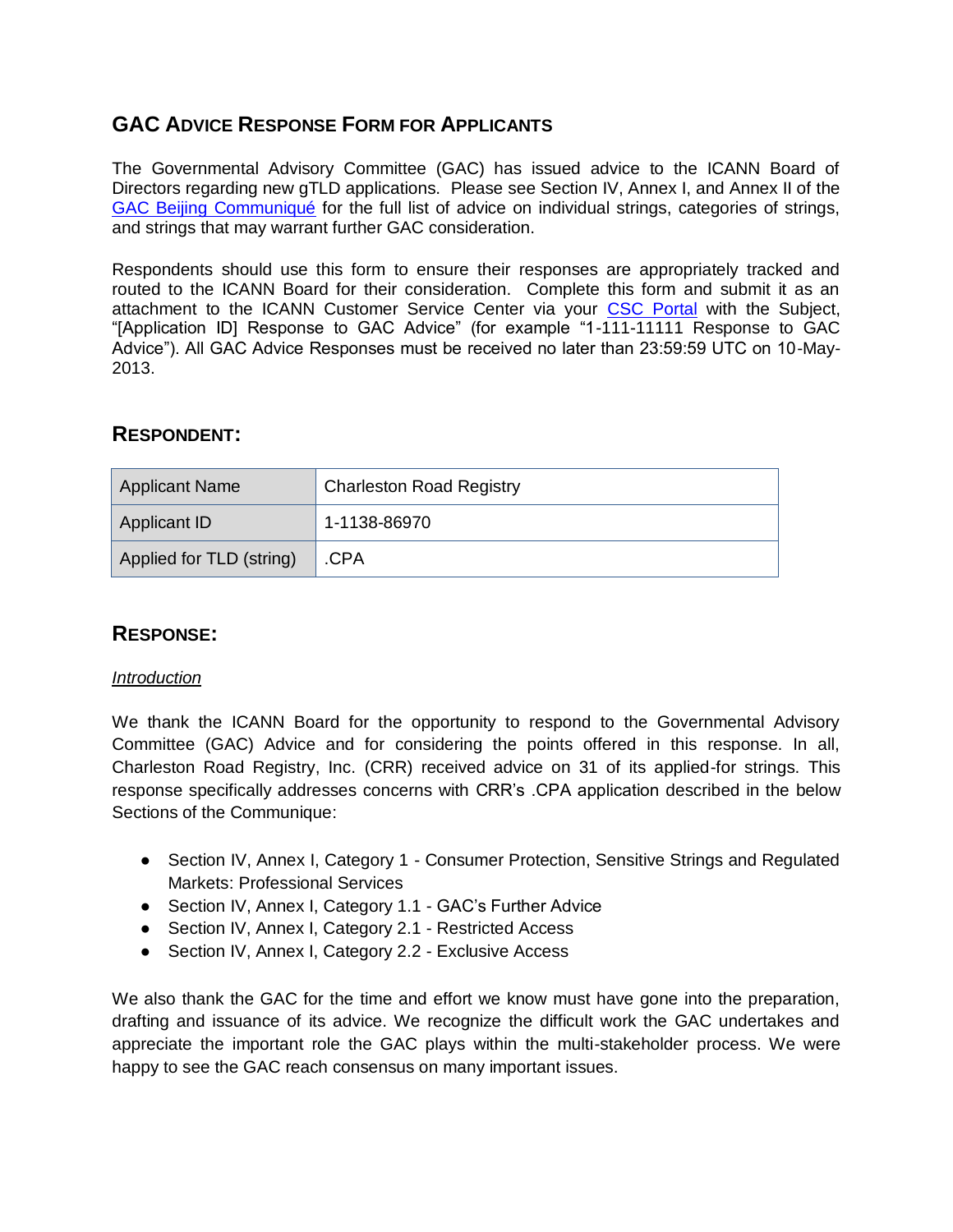CRR has always been and remains very committed to the security and stability of the domain name system as well as the success of the new generic top-level domain (gTLD) program and it is in that spirit that we submit the following response to the GAC Advice.

### *CRR's Response to Category 1 GAC Safeguard Advice for .CPA*

CRR's underlying new gTLD business philosophy is that all of our registries operate in a way that is consistent with applicable laws. As stated in our application for .CPA, our mission is to help make information universally accessible and useful by extending the utility of the DNS while enhancing the performance, security, and stability of the Internet for users worldwide.

Category 1 safeguard advice suggests the following safeguards should apply to the .CPA string under the Professional Services category. It is our belief the safeguard advice the GAC has is already addressed in our application for .CPA. The following table outlines the GAC's safeguard advice and how our .CPA application addresses it.

| # | <b>Safeguard Advice</b>                                                                                                                                                                   | <b>CRR Response</b>                                                                                                                                                                                                                                                                                                                               |
|---|-------------------------------------------------------------------------------------------------------------------------------------------------------------------------------------------|---------------------------------------------------------------------------------------------------------------------------------------------------------------------------------------------------------------------------------------------------------------------------------------------------------------------------------------------------|
| 1 | Registry's acceptable<br>policy<br>will<br>use<br>comply with<br>require registrants to<br>all<br>applicable laws.                                                                        | CRR's response to question 28.3, Abuse<br>Policy Rights Reserved, of the Applicant<br>Guidebook explicitly states: "CRR reserves<br>the right to deny, cancel any domain<br>nameit deems necessaryto comply with<br>any applicable laws, government rules or<br>requirements, requests of law enforcement,<br>or any dispute resolution process". |
| 2 | Registry will require registrars to notify<br>registrants of the above requirement.                                                                                                       | CRR will include a provision in its Registry-<br>Registrar Agreement requiring all registrars to<br>notify registrants of this requirement.                                                                                                                                                                                                       |
| 3 | Registry will require registrants<br>with<br>sensitive health and financial data to<br>implement appropriate security measures<br>as defined by applicable law and industry<br>standards. | This advice is not applicable to our .CPA<br>.CPA<br>application.<br>The<br><b>TLD</b><br>targets<br>accountants and accounting firms. We do not<br>expect registrants of the .CPA TLD to have<br>commercial access to sensitive health and/or<br>financial data.                                                                                 |
| 4 | Registry<br>will form<br>relationships<br>with<br>self-regulatory<br>relevant<br>regulatory<br><b>or</b><br>bodies to mitigate the risk of illegal activity.                              | We are planning to have verification policies<br>associated with this TLD. CRR will work with<br>relevant regulatory bodies to establish these<br>policies, and in some cases we expect to<br>continue to work with these bodies as a part<br>of the verification process.                                                                        |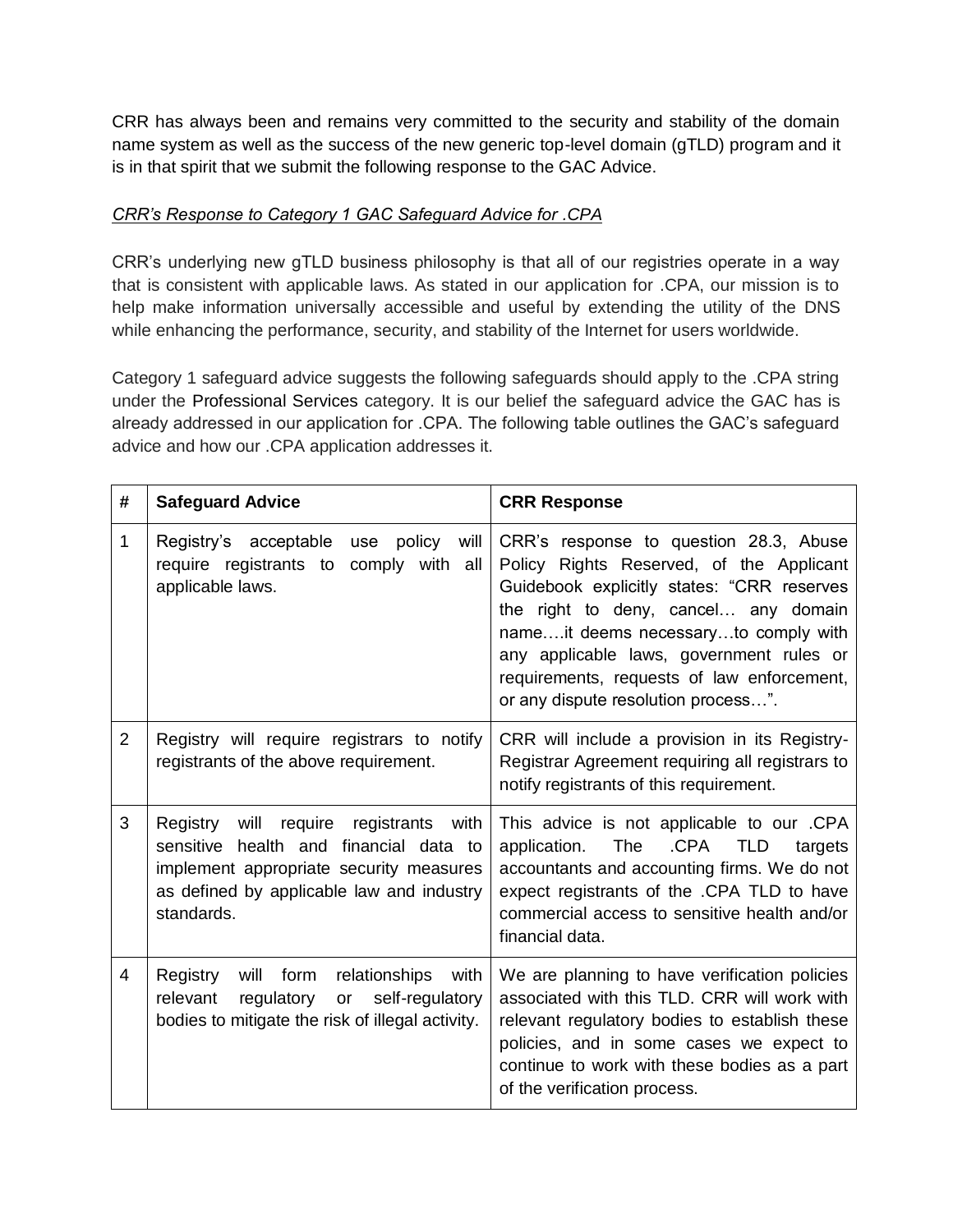| 5 | Registry will require registrants to provide<br>a current point of contact for the reporting<br>of registration abuse, and the contact<br>details for their industry regulatory or self-<br>regulatory authority. | During the registration process, registrants<br>already required to<br>provide<br>are<br>both<br>administrative and technical contacts, and<br>registrants have an ongoing obligation to<br>keep this information current. CRR intends to<br>treat the administrative contact as the point of<br>contact for reporting registration abuse.<br>Additionally, CRR has also taken steps to<br>mitigate issues arising from flawed registrant<br>contact details. CRR's response to question<br>28.8, Abuse Prevention, of the Applicant<br>Guidebook explicitly states: "CRR<br>will<br>registrant<br>information<br>authenticate<br>by<br>providing an email verification link sent to the<br>registrant to confirm its email address. In<br>addition, we will ensure an ongoing ability to<br>contact the registrant via email by confirming<br>the new email address as part of changes<br>affecting the contact information." ~and~<br>"CRR plans to regularly monitor registration<br>for<br>accuracy and<br>completeness,<br>data<br>employing authentication<br>methods, and<br>establishing policies and procedures to<br>address domain names with inaccurate or<br>incomplete WHOIS data." |
|---|-------------------------------------------------------------------------------------------------------------------------------------------------------------------------------------------------------------------|---------------------------------------------------------------------------------------------------------------------------------------------------------------------------------------------------------------------------------------------------------------------------------------------------------------------------------------------------------------------------------------------------------------------------------------------------------------------------------------------------------------------------------------------------------------------------------------------------------------------------------------------------------------------------------------------------------------------------------------------------------------------------------------------------------------------------------------------------------------------------------------------------------------------------------------------------------------------------------------------------------------------------------------------------------------------------------------------------------------------------------------------------------------------------------------------------|
|---|-------------------------------------------------------------------------------------------------------------------------------------------------------------------------------------------------------------------|---------------------------------------------------------------------------------------------------------------------------------------------------------------------------------------------------------------------------------------------------------------------------------------------------------------------------------------------------------------------------------------------------------------------------------------------------------------------------------------------------------------------------------------------------------------------------------------------------------------------------------------------------------------------------------------------------------------------------------------------------------------------------------------------------------------------------------------------------------------------------------------------------------------------------------------------------------------------------------------------------------------------------------------------------------------------------------------------------------------------------------------------------------------------------------------------------|

### *CRR's Response to Category 1.1 GAC's Further Safeguard Advice for .CPA and Category 2.1 Safeguard Advice for .CPA*

Apart from the safeguards CRR has outlined above in order to address the GAC's specific safeguard advice for Category 1 strings, we also want to point out specific safeguards we have built into our application for the .CPA string.

CRR's application for .CPA is a "restricted access TLD model". Restricted access TLD model means we have committed to enhanced levels of protection and eligibility verification as part of the registration process for this TLD. Specifically:

- *Registration Process:* Registration criteria will be designed to protect the .CPA community.
- *Eligibility Verification Process:* At the time of registration, registrars will be required to verify that each potential registrant is in fact a member of the applied-for community in order to register a second-level domain in .CPA. Additionally, CRR reserves the right to adopt certain monitoring measures, including periodic audits, and the right to adopt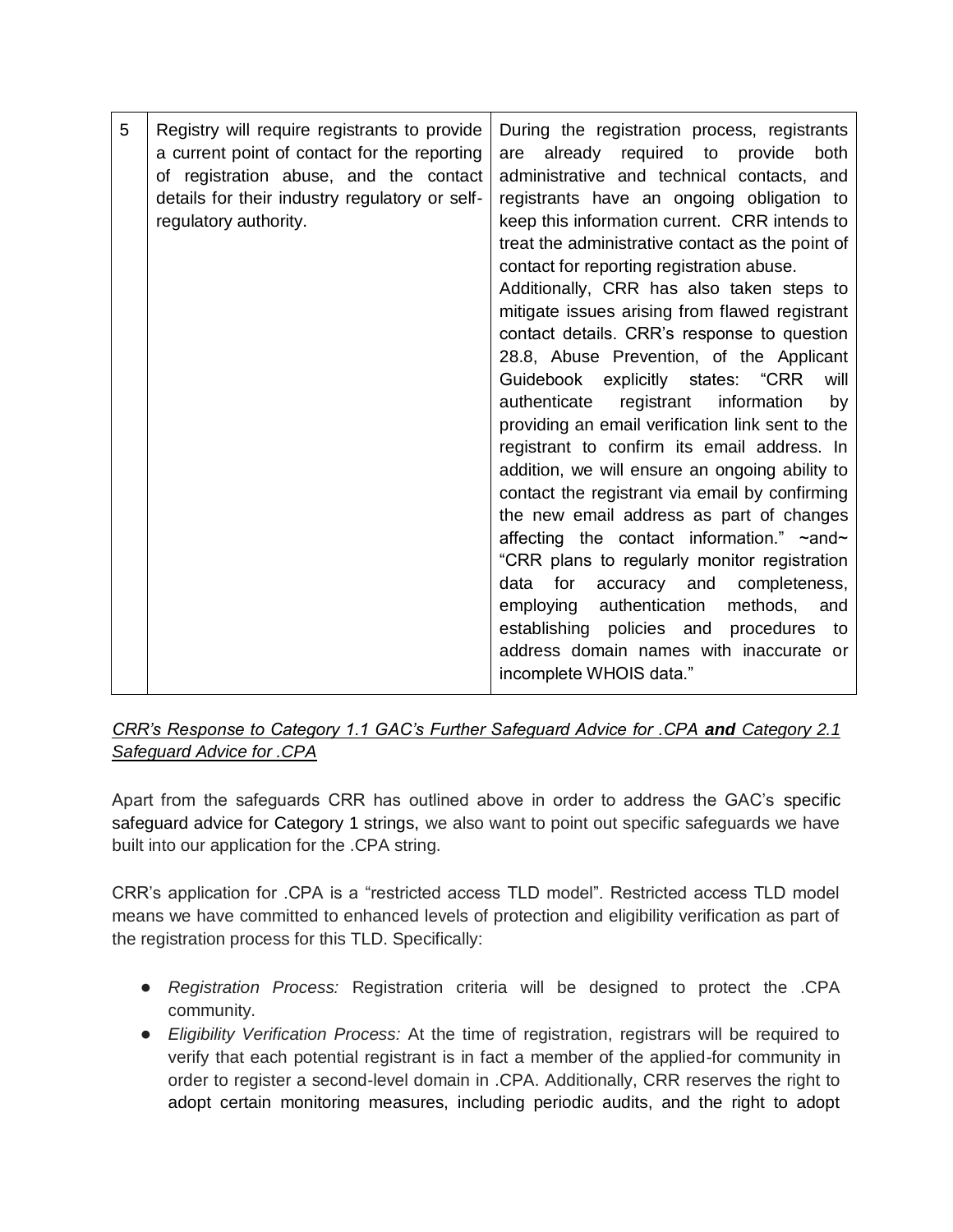enforcement measures, including a request that registrars facilitate a user reporting method to log complaints and⁄or potential instances of misuse within the gTLD.

● *Rights Protection Mechanisms:* As set forth below in our discussion of additional safeguards, CRR is committed to implementing strong and integrated intellectual property rights protection mechanisms which build upon ICANN's required policies while encouraging innovation, competition, and choice on the Internet.

#### *Additional Safeguards Provided for All CRR Applications*

Finally, as part of our commitment to improving the Internet ecosystem through the new gTLD program, CRR seeks to mitigate the problem of abusive registrations and uses of domain names. We recognize that such abuses create security and stability issues for the registry, registrars, and registrants, as well as for users of the Internet in general. Accordingly, CRR will work hand-in-hand with our parent company, Google Inc., to provide a secure Internet space for all of our new gTLD registries, where harmful practices such as phishing, malware, spamming, pharming, and child pornography are not tolerated. Our robust abuse policy will ensure that CRR has the authority to suspend, cancel, or transfer domain names that violate such prohibitions.

In addition, we have worked with the community to develop additional intellectual property rights protection mechanisms that build upon ICANN's requirements, stipulated in the Applicant Guidebook, but still allow for ample competition and choice on the Internet. In addition to the carefully negotiated requirements mandated by ICANN, CRR has committed to double the length of the mandatory Sunrise Period from 30 days to 60 days and to extend the Trademark Claims Service indefinitely for all of our open registries. The recent expansion of the Claims Service that allows up to 50 previously abused strings per Trademark Clearinghouse submission to be included, coupled with our indefinite Claims Service significantly reduce rights holders' burdens by reducing monitoring costs and deterring potential cybersquatters. CRR's commitment to engage in pre-registration verification of potential domain name registrants should further serve to reduce fraudulent practices and to facilitate better communication between the parties to a dispute.

We believe that such measures provide strong safeguards against potential abuse across CRR's registries, and we will continue to maintain an open dialogue with the community as we work on drafting and implementing our policies.

#### *CRR's Response to Category 2.2 - Exclusive Access Safeguard Advice for .CPA*

CRR notes .CPA is a listed string under the GAC's Category 2.2 Exclusive Access safeguard advice. Our application for .CPA is a restricted access TLD model and not an exclusive access TLD model. Exclusive access model means the TLD is limited to the exclusive use of the applicant whereas our restricted access model means the TLD is open to all ICANN-accredited registrars, and registration of a domain name in the TLD will be open to any registrant who